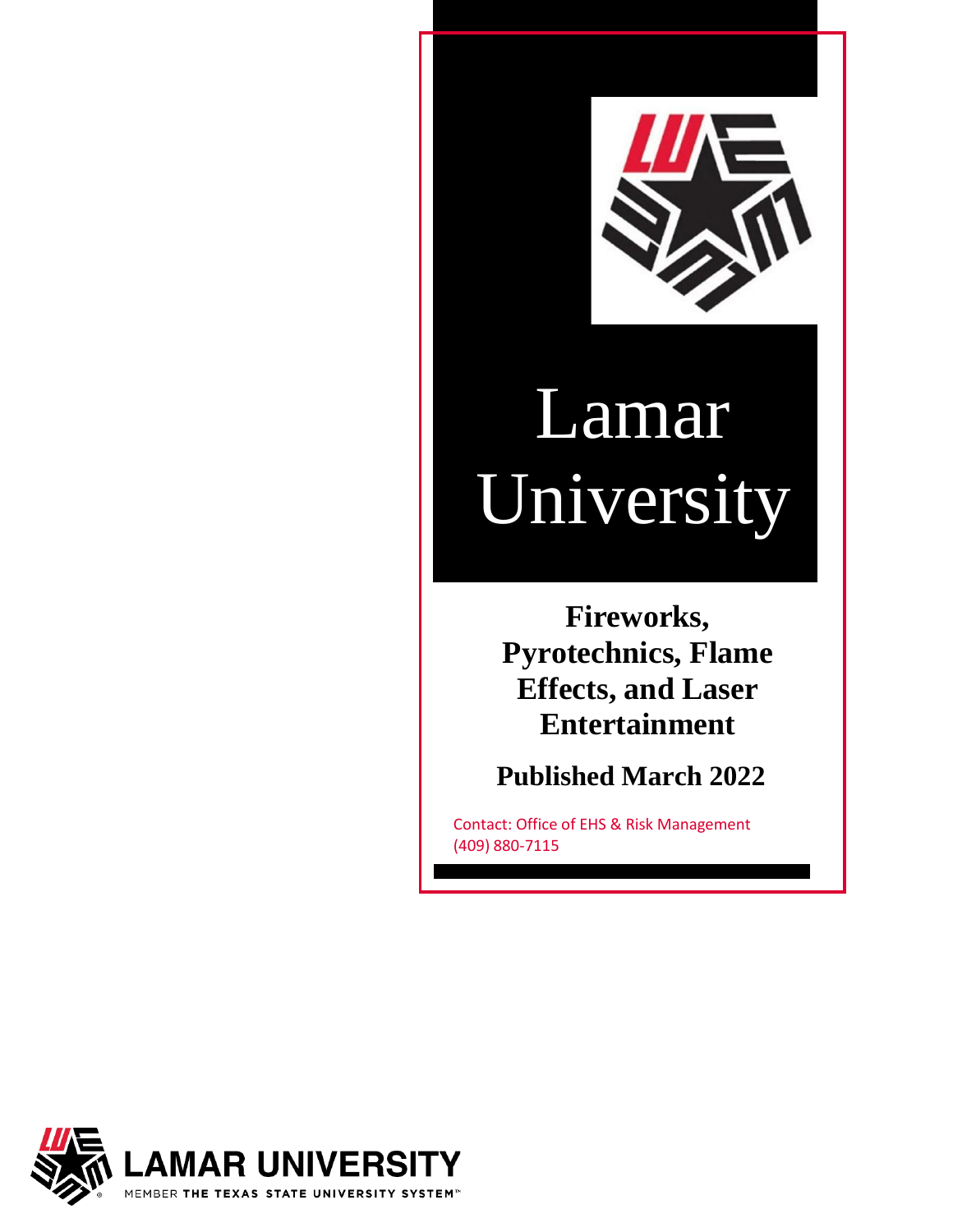# **Fireworks, Pyrotechnics, Flame Effects, and Laser Entertainment**

## **PURPOSE AND SCOPE**

- The purpose of this policy is to provide guidelines and procedures for the use, storage, or handling of fireworks, pyrotechnics, flame effects, or laser entertainment on Lamar University (LU) property or at LUrelated events.
- This policy and related procedures set forth the standards and responsibilities for the application and approval of the use of fireworks, pyrotechnics, flame effects, and laser displays at LU. These events include, but are not limited to, ceremonies, conferences, banquet, science demonstrations, parades, or theatrical/concert performances.

### **POLICY STATEMENT**

• This policy establishes the standards for approval, use of fireworks, pyrotechnics, flame effects, and laser entertainment. LU student organizations, departments, units, or third party event organizers requesting the use of fireworks, pyrotechnics, flame effects, or laser entertainment on LU property or in conjunction of LU-related events must successfully complete the authorization process and are hereafter referred to as *sponsoring organization.*

### **DEFINITIONS**

- Fireworks: Any composition or device for the purpose of producing a visible or audible effect for entertainment purposes by combustion, deflagration, or detonation as defined in [NFPA Standard 1123.](https://www.nfpa.org/codes-and-standards/all-codes-and-standards/list-of-codes-and-standards/detail?code=1123) Fireworks are for outdoor use.
- Pyrotechnics: Any device containing a chemical mixture that produces visible or audible effects for a proximate audience by combustion, deflagration, or detonation as defined in [NFPA Standard 1126.](https://www.nfpa.org/codes-and-standards/all-codes-and-standards/list-of-codes-and-standards/detail?code=1126) Pyrotechnics for proximate audience are for indoor use.
- Flame Effects: The combustion of flammable solids, liquids, or gases to produce thermal, physical, visual, or audible phenomena before an audience as defined in [NFPA Standard 160.](https://www.nfpa.org/codes-and-standards/all-codes-and-standards/list-of-codes-and-standards/detail?code=160) Flame Effects can be for indoor or outdoor use.
- Laser Entertainment: A display producing radiant energy predominantly by stimulated emission. Lasers can be for indoor or outdoor use.
- Sponsoring Organization: The sponsoring organization is the organization (i.e. university student organization, departments, units or third party event organizers) that is responsible for contracting with an authorized display operator to provide fireworks, pyrotechnics, flame effects, or laser displays.
- Insurance: In accordance with the policies and procedures of Lamar University, all third-party fireworks, pyrotechnics, flame effects, laser display vendors must by adequately insured. The vendors must carry insurance and provide an insurance certificate with the required limits and listing LU as an additional insured for date of activity. The required insurance certificate should be uploaded to the permit request form.
- Event Approval: All requests for events on LU property or in conjunction with a LU-related event must be submitted to the Office of EHS & Risk Management and approved by the Director through the [Fireworks,](https://lamar.campusoptics.com/pr/fireworks-flame-effects-lasers)  [Pyrotechnics, Flame Effects, and Entertainment Lasers Permit Request Form.](https://lamar.campusoptics.com/pr/fireworks-flame-effects-lasers) Person responsible for launching fireworks, pyrotechnics, flame effects, and laser displays must be present at the event. Use of remote ignition systems shall not be permitted.

#### **RESPONSIBILITIES**

• The sponsoring organization must complete a **[Fireworks, Pyrotechnics, Flame Effects, and Entertainment](https://lamar.campusoptics.com/pr/fireworks-flame-effects-lasers)  Lasers [Permit Request Form](https://lamar.campusoptics.com/pr/fireworks-flame-effects-lasers)**. Organizations are responsible for understanding and abiding by the applicable policies and procedures. In addition, organizations must: